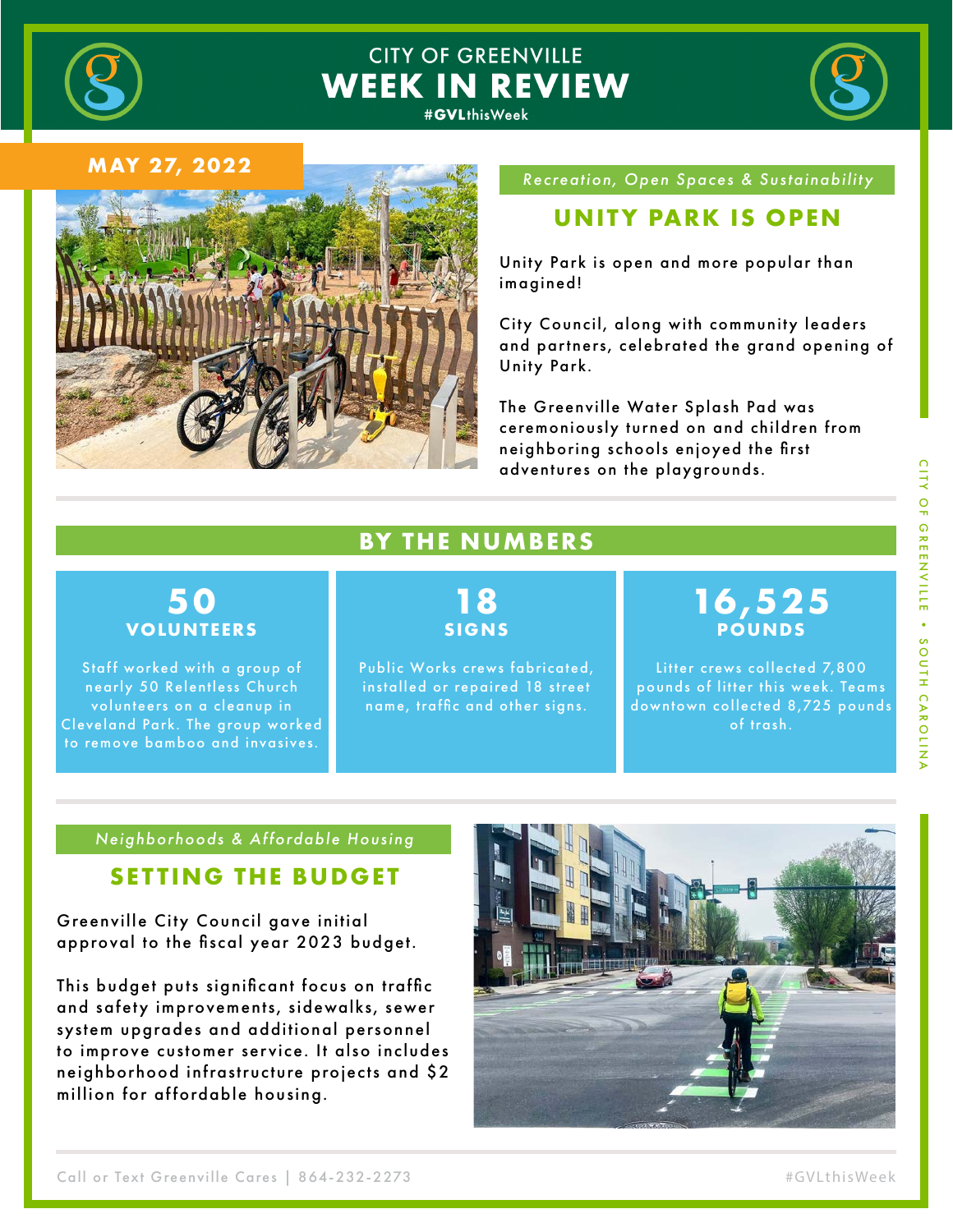

# **CITY OF GREENVILLE WEEK IN REVIEW**



### **HIGHLIGHTS**



1. Momentum Bike Club named the Nicholtown Community Center the Bike Club of the Year, and Octavia Jones received the Mentor of the Year Award.

**2.** Clemson students visited the Bobby Pearse Community Center and taught students about rhythm and how to make their own trail mix for a healthy snack.

**3.** A reminder for you and your best friend - dogs are welcome at Unity Park but not in the splash pad or play areas. Keep dogs on a leash and keep the play areas safe and sanitary.

**NEWS & NOTES**

#### *Mobility & Transportation*

Furman to ride Route 503 and take a tour of the Transit Center.

Congratulations to the six artists who were chosen from a total of 47 entries to the Greenlink Bus Shelter Art Contest! Their work will be featured on bus shelters throughout the City of Greenville.

Ci�zens Transit Academy met at the Publix Shopping Plaza near

#### *Public Safety & Engagement*

Sealevel Systems donated \$250,000 to turn a section of Nassau Street into a pedestrian path, creating

safe passage to Unity Park for neighborhood families. The Holloway Trail, named for community advocate E. B. Holloway, is under construction.

#### *Recreation, Open Spaces & Sustainability*

Finish work at Unity Park continues with planting, landscaping and installing light fixtures and additional trash cans.

The Greenville Zoo held its 12th annual Brew in the

Zoo, where 1,000 guests tapped into their wild side by tasting samples from 16 breweries and nine local food vendors. The event set a new revenue record, raising \$60,000 for the Greenville Zoo Foundation.

#### *Economic Development*

Greenville's Modal Coffee and Hostel is a finalist for HostelWorld's HOSCAR Awards. Modal is one of only two U.S. hostels that made the cut. It prides itself on being a safe space for

the LGBTQ+ community. It has an in-house coffee shop and an art gallery, both open to the public.

The Art in Public Places Commission approved the installation of a mural entitled "You Got This" on East Washington Street along the Swamp Rabbit Trail.

Village Launch Third Thursdays are back. Women and minority entrepreneurs gathered at Poe West to showcase their work.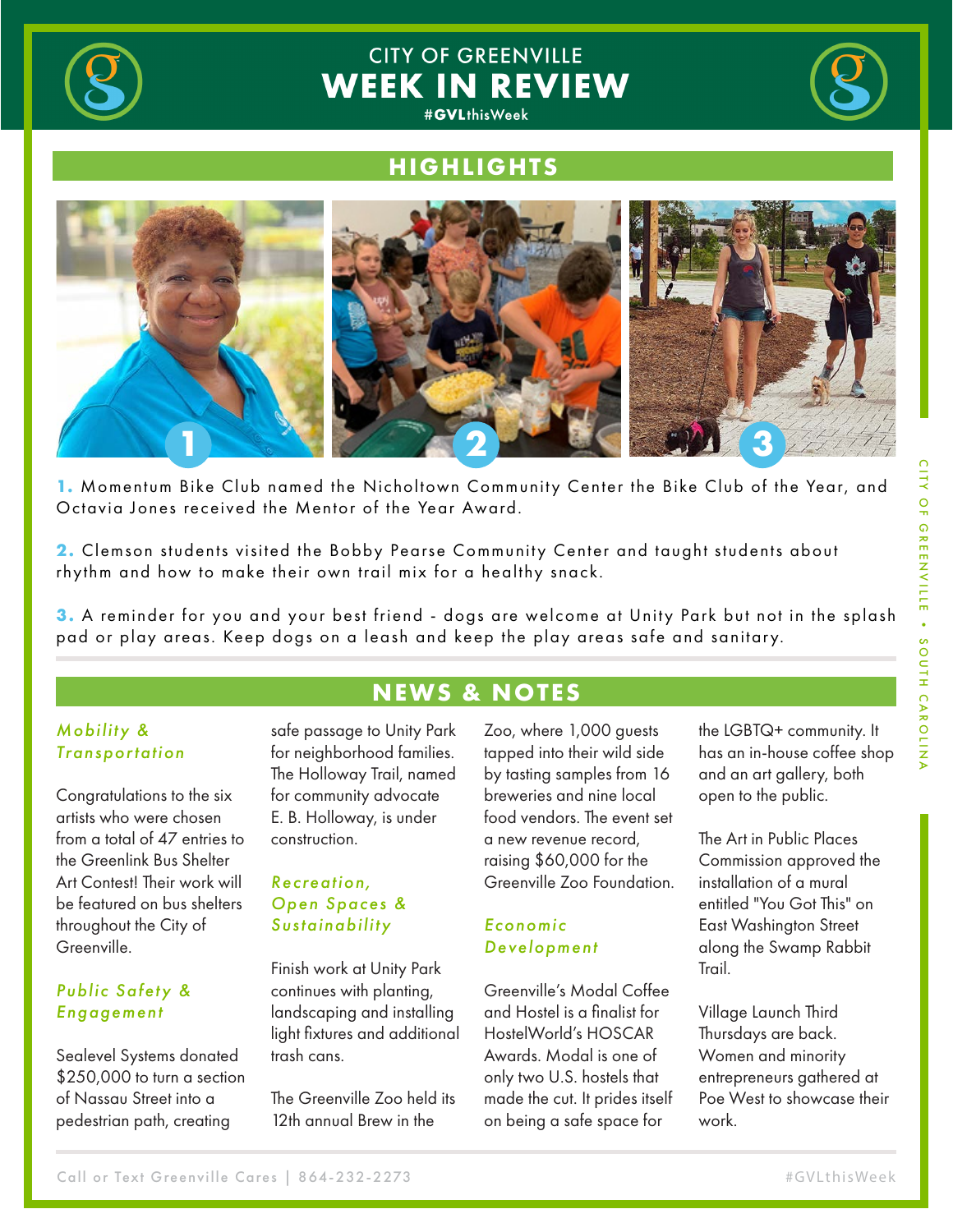

### LA CIUDAD DE GREENVILLE **CRÓNICA DE LA SEMANA** #GVLestasemana



#### **27 DE MAYO DEL 2022**



#### *Recreación, Espacios Abiertos y Sostenibilidad*

# **UNITY PARK ESTÁ ABIERTO**

¡Unity Park está abierto y es más popular de lo imaginado!

Junto con líderes comunitarios y socios, celebraron la gran inauguración de Unity Park.

El Greenville Water Splash Pad se encendió ceremoniosamente y los niños de las escuelas de la comunidad disfrutaron de las primeras aventuras en los patios de recreo.

## **POR LOS NÚMEROS**

### **50 VOLUNTARIOS**

El personal trabajó con un grupo de casi 50 voluntarios de la Iglesia Relentless en una limpieza en Cleveland Park. El grupo trabajó para eliminar el bambú y las especies invasoras.

# **18 SEÑALES**

Las cuadrillas de Obras Públicas fabricaron, instalaron o repararon 18 señales de nombres de calles, tráfico y otras.

# **16,525 LIBRAS**

Los equipos de basura recolectaron Plaza near Academy Met at the Public Shopping Plaza near Academy Plaza near 7,800 libras de basura esta semana.<br>. Los equipos del centro recolectaron 8,725 libras de basura.

#### *Barrios y Vivienda Asequible*

## **ESTABLECER EL PRESUPUESTO**

El Ayuntamiento de Greenville dio su aprobación inicial al presupuesto del año fiscal 2023.

Este presupuesto se enfoca significativamente en mejorar el tráfico y la seguridad, aceras, actualizaciones del sistema de alcantarillado y personal adicional para mejorar el servicio al cliente. También incluye proyectos de Infraestructura en los vecindarios y \$2 millones para viviendas asequibles.



Llame o Envíe un Mensaje de Texto a Greenville Cares | 864-232-2273